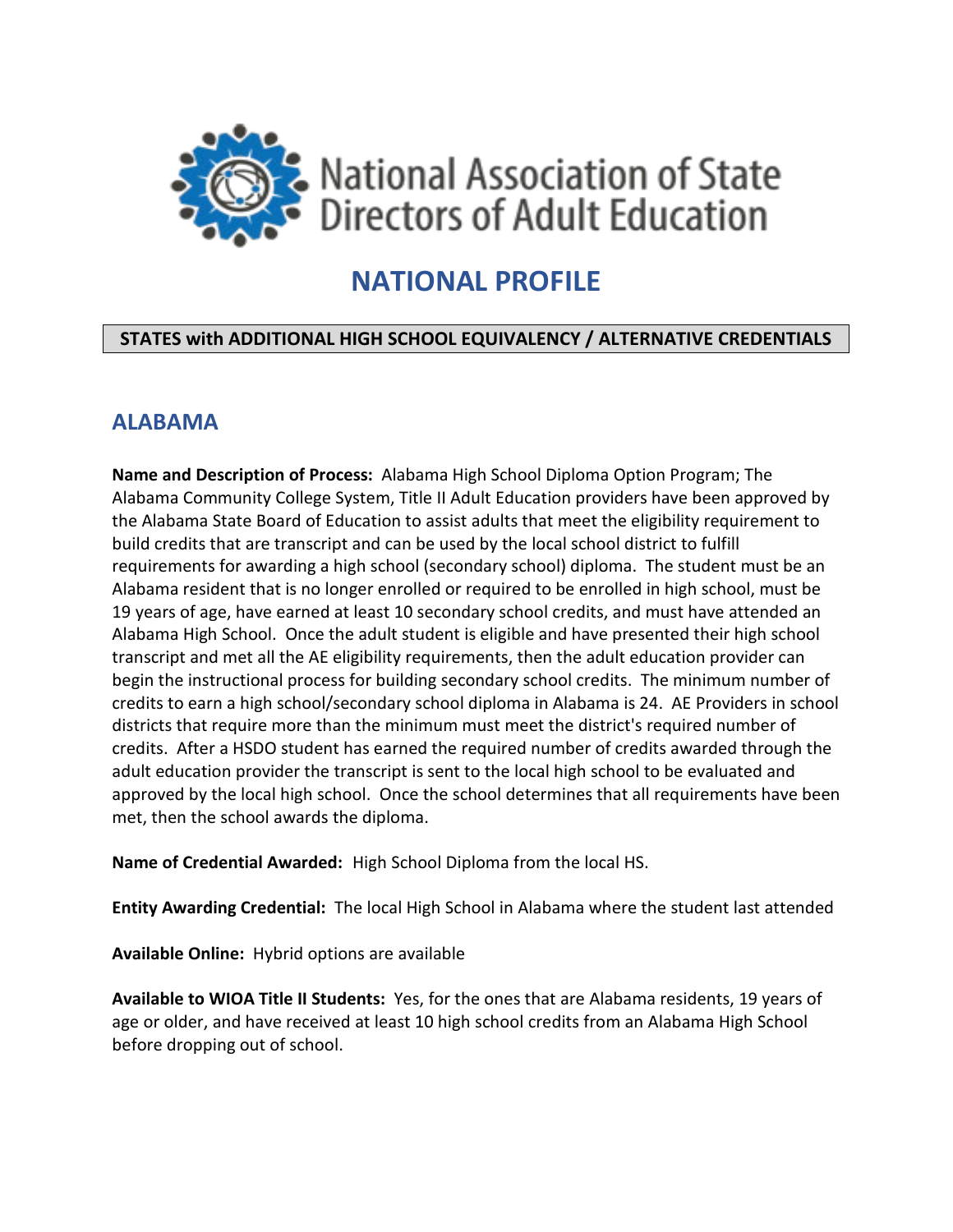**Enrollment NRS Reportable:** Yes, the program is offered through Adult Education providers only and follows all the federal National Reporting System rules and regulations.

**NRS Reportable Secondary Credential Attainment:** Yes, the program is offered through Adult Education providers only and follows all the federal National Reporting System rules and regulations.

# **ARIZONA**

**Name and Description of Process:** (Option 1) College Credit Pathway - effective July 1, 2018, adults can earn the AZ HSE Diploma by demonstrating completion of 25 specific college credits along with passing the Arizona Civics Test.

**Name of Credential Awarded:** Arizona HS Equivalency Diploma (AZ HSE)

**Entity Awarding Credential:** Arizona Department of Education

**Available Online:** Yes, the college courses can be accessed online

**Available to WIOA Title II Students:** Yes

**Enrollment NRS Reportable:** No

**NRS Reportable Secondary Credential Attainment:** Yes

**Name and Description of Process:** (Option 2) HSE PLUS Career Readiness Pathway - effective August 1, 2020, eligible adult education students can earn the AZ HSE Diploma by earning a total of 22 points in specific areas to demonstrate Academic and Career Readiness, along with passing the Arizona Civics Test. These points are earned through the documentation of a combination of activities, such as GED tests passed, HS credits earned, IRCs earned, IET program completion, etc.

**Name of Credential Awarded:** Arizona HS Equivalency Diploma (AZ HSE)

**Entity Awarding Credential:** Arizona Department of Education

**Available Online:** Yes, some of the coursework can be accessed online

**Available to WIOA Title II Students:** Yes, the college courses can be accessed online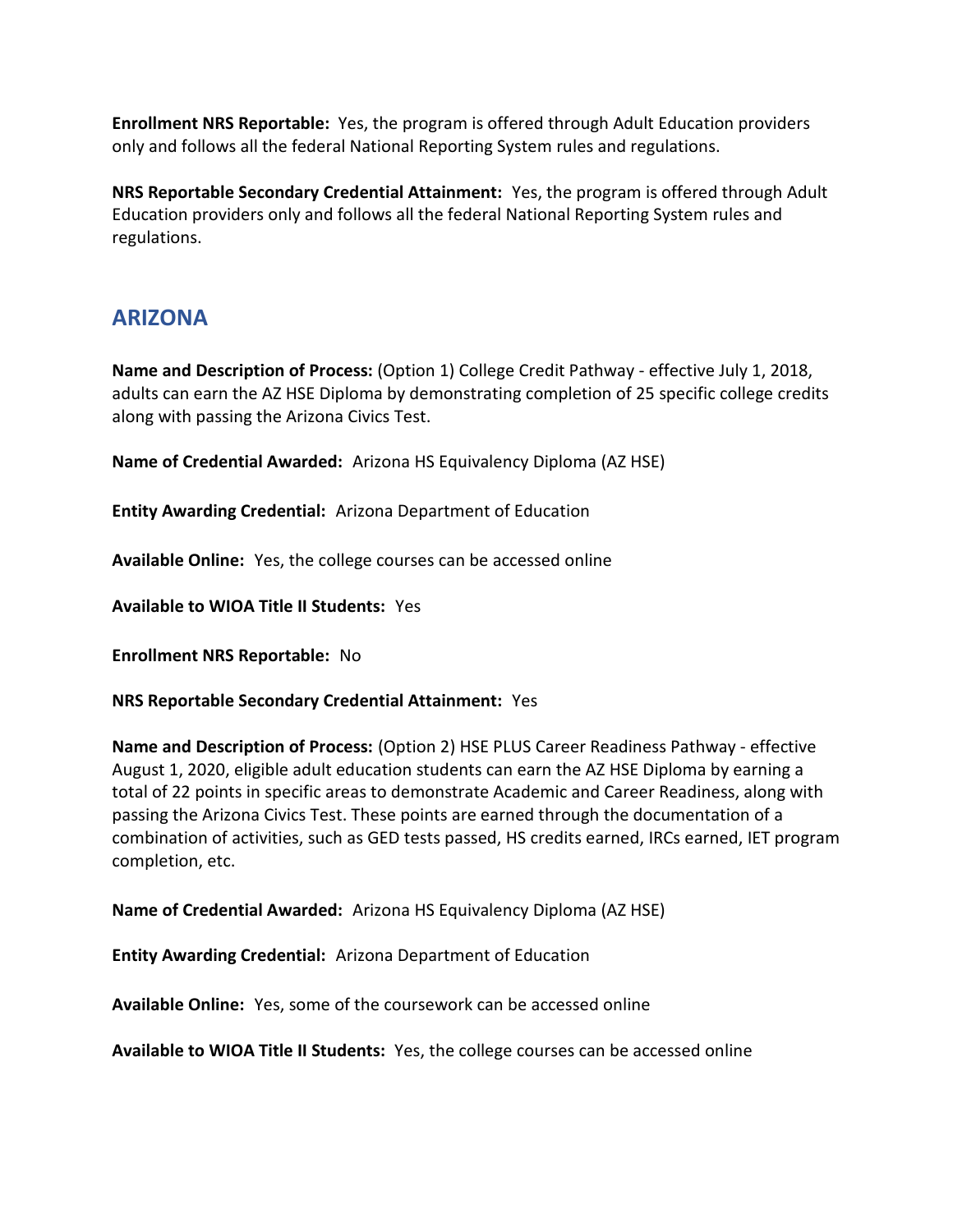**Enrollment NRS Reportable:** Yes, any adult education coursework, such as IET participation, is reported to NRS

**NRS Reportable Secondary Credential Attainment:** Yes

# **CONNECTICUT**

**Name and Description of Process:** The Adult High School Credit Diploma program is a prescribed plan, process, and structure for earning a required number of academic and elective credits. The provider must be a local education agency (LEA) or Regional Education Service Center (RESC). Credits toward a local diploma must be obtained through a prescribed plan that requires a minimum of 20 credits in academic and elective areas. Credits for work or military experience, independent study projects and online courses are additional ways to obtain credit. Each provider/town can enhance the basic AHSCD program but must adhere to the minimum state requirements: 1) use certified teachers and counselors; 2) adhere to State Department of Education requirements regarding assessment, enrollment, accountability, and reporting; 3) meet required credit standards; and 4) ensure that a one credit course offers a minimum of 48 instructional hours. Credits are required to be distributed as follows:4 English; 3 Social Studies (including 1 credit in US/American History and half credit in Civics/Government); 3 Math; 2 Science; 1 Arts/Vocational education; and 7 Electives.

**Name of Credential Awarded:** Adult High School Credit Diploma (AHSCD)

**Entity Awarding Credential:** An adult who successfully completes the required credits of the AHSCD program is awarded a high school diploma by the providing LEA or RESC

**Available Online:** Yes

**Available to WIOA Title II Students:** Yes

**Enrollment NRS Reportable:** Yes

**NRS Reportable Secondary Credential Attainment:** Yes

# **DELAWARE**

**Name and Description of Process:** James H. Groves Adult High School

**Name of Credential Awarded:** State of Delaware High School Diploma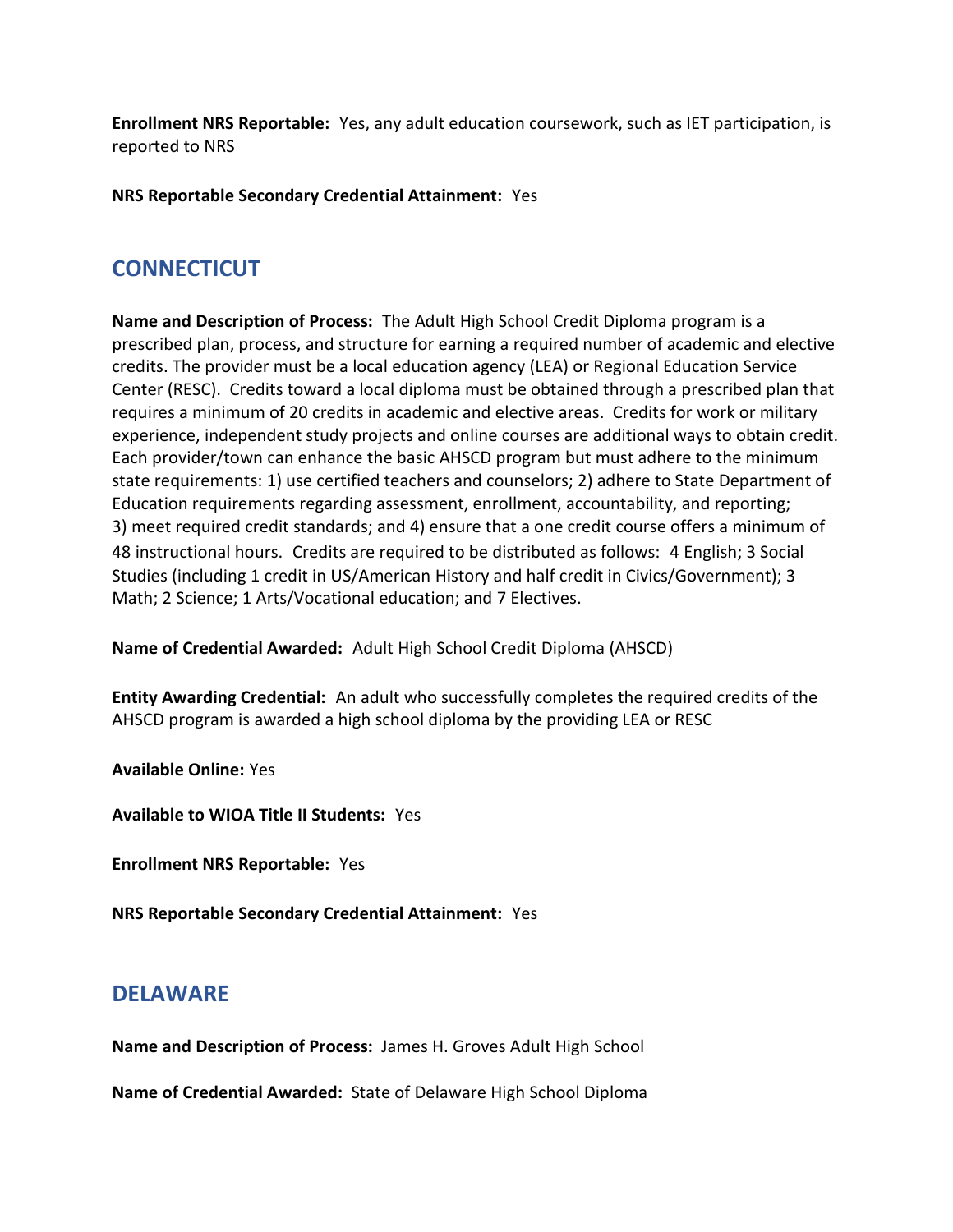**Entity Awarding Credential:** Delaware Department of Education

**Available Online:** Yes

**Available to WIOA Title II Students:** Only upon exit from WIOA, Title II program

**Enrollment NRS Reportable:** No

**NRS Reportable Secondary Credential Attainment:** Yes

#### **FLORIDA**

**Name and Description of Process:** The Adult High School Diploma program is currently offered by 25 WIOA II funded adult education providers in Florida. State appropriated funds are also used to support these programs. Students must meet the same graduation requirements as K-12 students, including obtainment of a 2. 0 GPA and passage of the required statewide assessments as per F.S. 1003.4282 (6)(b) and is recognized as a Standard High School Diploma. Instruction methods vary by the provider, including individual, classroom and distance learning settings. Students are generally those who left high school lacking a small number of credits and/or passing the assessments.

**Name of Credential Awarded:** 'Provider Name' Adult High School Diploma

**Entity Awarding Credential:** The school district or state college provider

**Available Online:** Varies by provider

**Available to WIOA Title II Students:** Yes

**Enrollment NRS Reportable:** Yes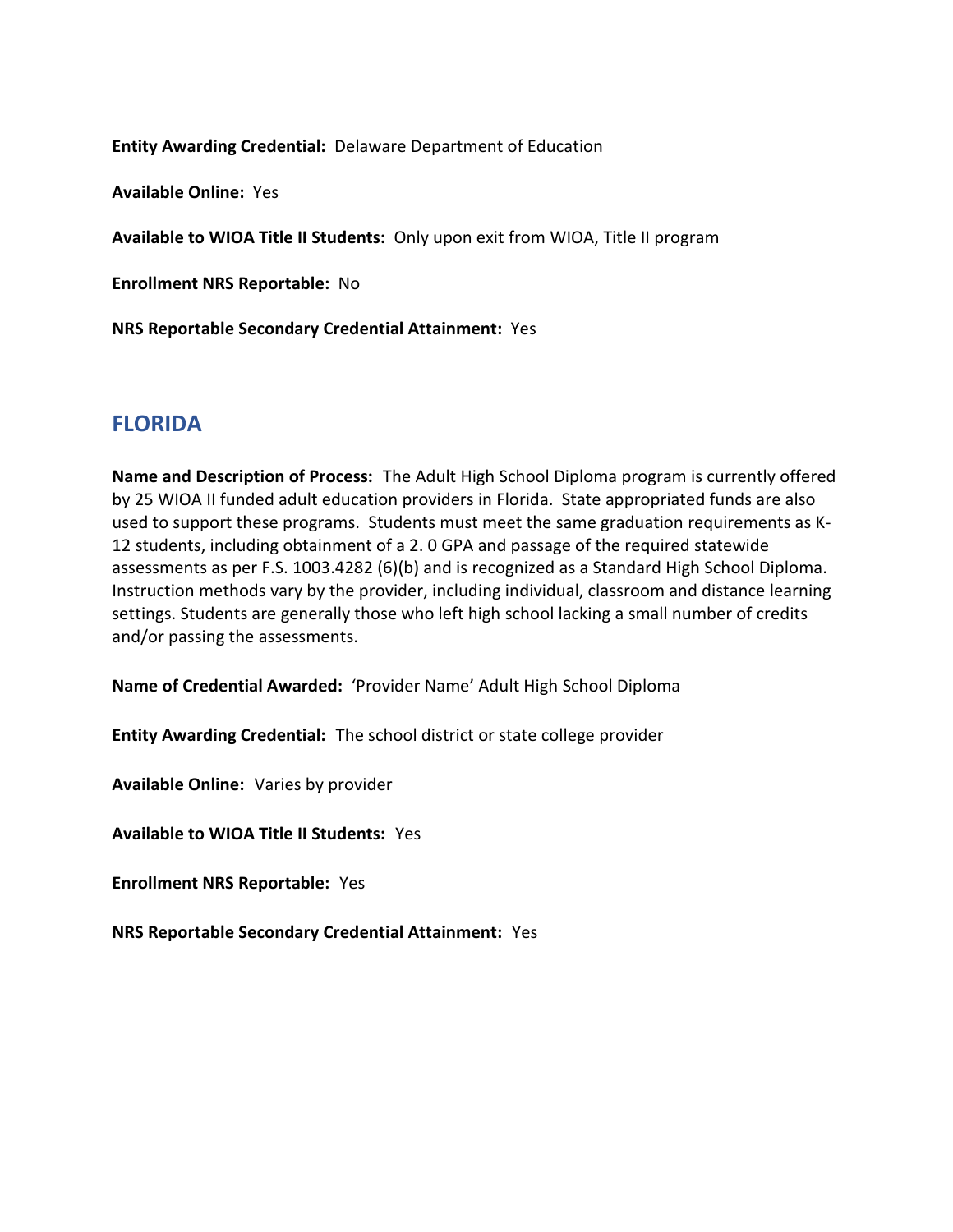# **GEORGIA**

**Name and Description of Process:** Career Plus HSE program (this is currently in pilot stage only at 5 of our programs). Students who enroll must earn 9 required high school credits and complete either two postsecondary technical certificates of credit, one diploma, or one Associate degree to also earn their high school equivalency diploma at the completion of the program. Students can use a combination of GED/HiSET subject tests, high school transcript credits, or online high school coursework to complete the required 9 high school credits. Program is limited to 21 and older. Website: [https://www.tcsg.edu/adult-education/adult](https://www.tcsg.edu/adult-education/adult-education-high-school-equivalency-hse/career-plus-hse/)[education-high-school-equivalency-hse/career-plus-hse/](https://www.tcsg.edu/adult-education/adult-education-high-school-equivalency-hse/career-plus-hse/)

**Name of Credential Awarded:** Career Plus HSE Diploma

**Entity Awarding Credential:** Technical College System of Georgia

**Available Online:** Yes, online options are available for both the high school coursework and postsecondary coursework.

**Available to WIOA Title II Students:** Yes

**Enrollment NRS Reportable:** Yes

**NRS Reportable Secondary Credential Attainment:** Yes

### **ILLINOIS**

**Name and Description of Process:** Transcript Based Alternative Method of Credentialing

**Name of Credential Awarded:** High School Equivalency Diploma (soon to be H.S. Diploma)

**Entity Awarding Credential:** Illinois Community College Board

**Available Online:** Yes, through our state LMS, i-Pathways

**Available to WIOA Title II Students:** Yes

**Enrollment NRS Reportable:** Yes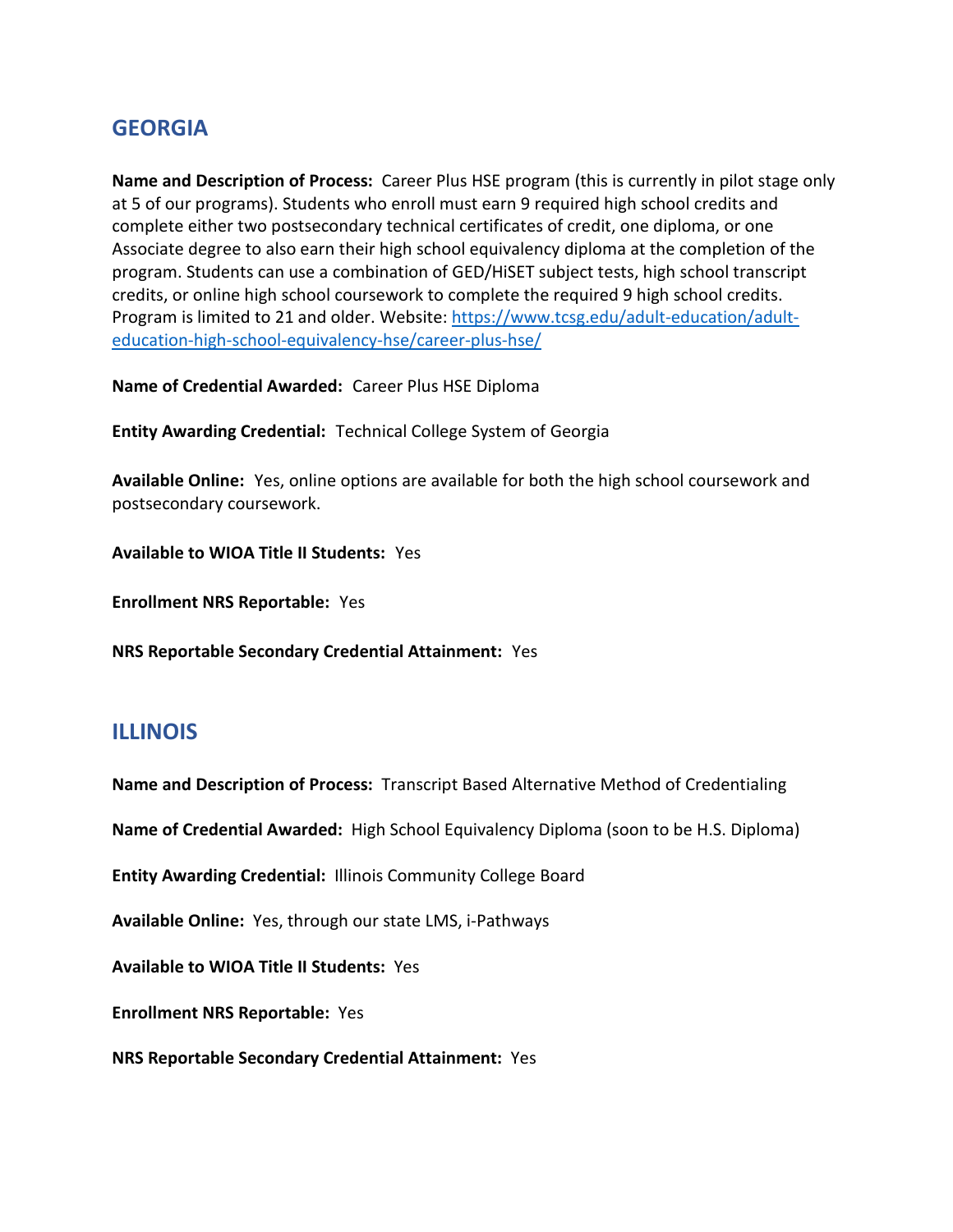#### **INDIANA**

**Name and Description of Process:** (Option 1) Adult High School Diploma - Goodwill Excel Center, Gary Academy, Cristel House

**Name of Credential Awarded:** Indiana HS Diploma

**Entity Awarding Credential: ?**

**Available Online:** No

**Available to WIOA Title II Students:** No

**Enrollment NRS Reportable:** No

**NRS Reportable Secondary Credential Attainment:** No

**Name and Description of Process:** (Option 2) Adult Workforce Diploma - Graduation Alliance

**Name of Credential Awarded:** Indiana HS Diploma

**Entity Awarding Credential: ?**

**Available Online:** Yes

**Available to WIOA Title II Students:** No

**Enrollment NRS Reportable:** No

**NRS Reportable Secondary Credential Attainment:** No

#### **IOWA**

**Name and Description of Process:** Iowa Alternative High School Equivalency Pathways

**Name of Credential Awarded:** Iowa High School Equivalency Diploma

**Entity Awarding Credential:** Iowa Department of Education

**Available Online:** Online instruction is available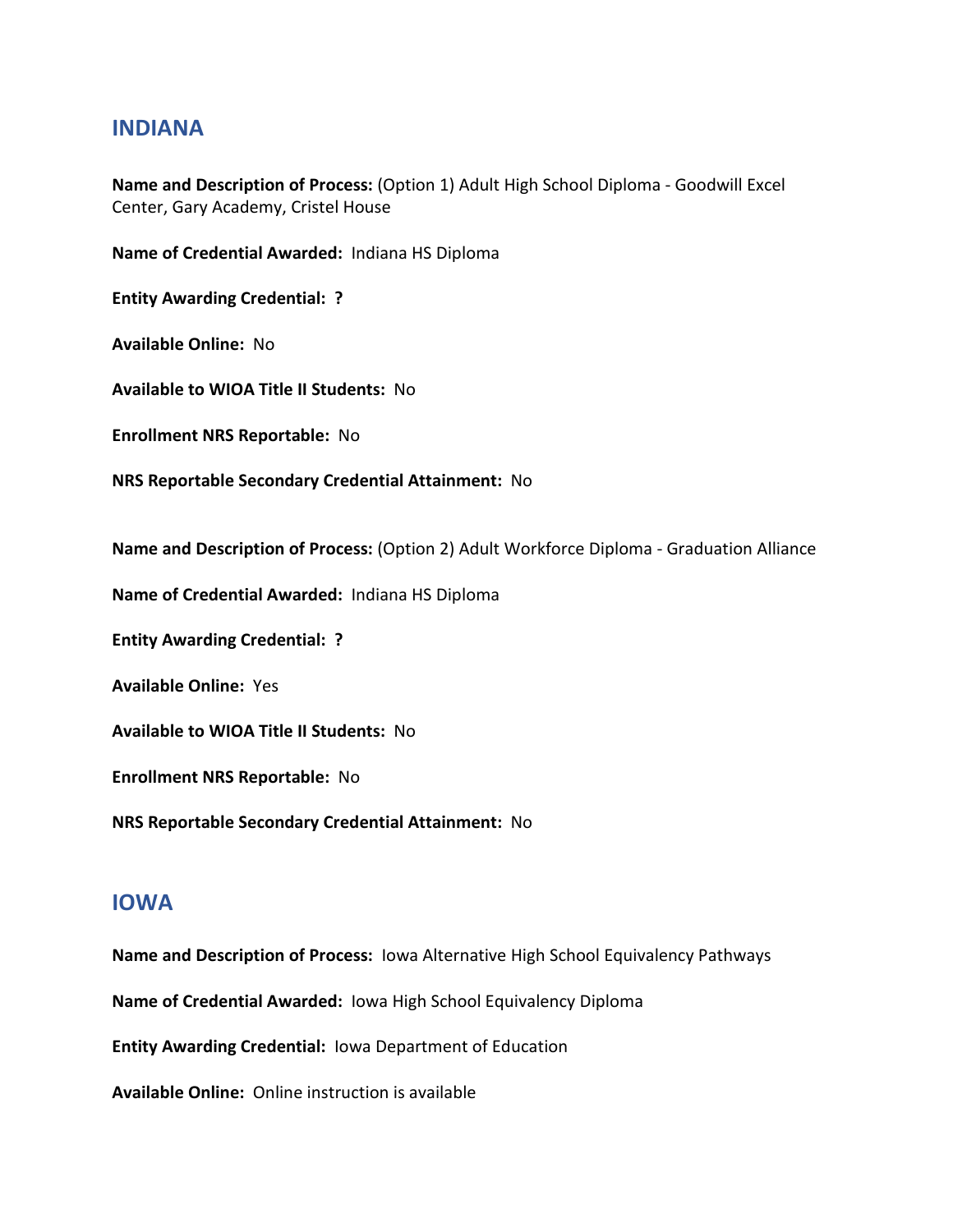**Available to WIOA Title II Students:** Yes

**Enrollment NRS Reportable:** Yes

**NRS Reportable Secondary Credential Attainment:** Yes - credit attainment is also reported in NRS as a Carnegie unit for a Measurable Skill Gain (MSG)

#### **KANSAS**

**Name and Description of Process:** Kansas Pathway to Career-this program is designed for 21 and older. The student completes the high school diploma through various options and completes a certificate or associate degree program, whichever they prefer. The college courses must be taken through an A-OK approved pathway and completed at one of our approved institutions.

**Name of Credential Awarded:** Kansas State High School Diploma

**Entity Awarding Credential:** Kansas Board of Regents

**Available Online:** Options vary depending on the program offering the education

**Available to WIOA Title II Students:** Yes

**Enrollment NRS Reportable:** Yes

**NRS Reportable Secondary Credential Attainment:** Yes

#### **LOUISIANA**

**Name and Description of Process:** [Louisiana High School Equivalency Policy](https://campussuite-storage.s3.amazonaws.com/prod/1558543/91b64910-2d2e-11e8-8c09-0a7155647e8a/2194106/3a443bdc-3be6-11eb-9893-129b006eba41/file/1.105%20High%20School%20Equivalency%20(Revised%2012.9.20).pdf)

**Name of Credential Awarded:** Louisiana HSE Diploma

**Entity Awarding Credential:** Louisiana Community & Technical College System (LCTCS)

**Available Online:**

**Available to WIOA Title II Students:**

**Enrollment NRS Reportable:**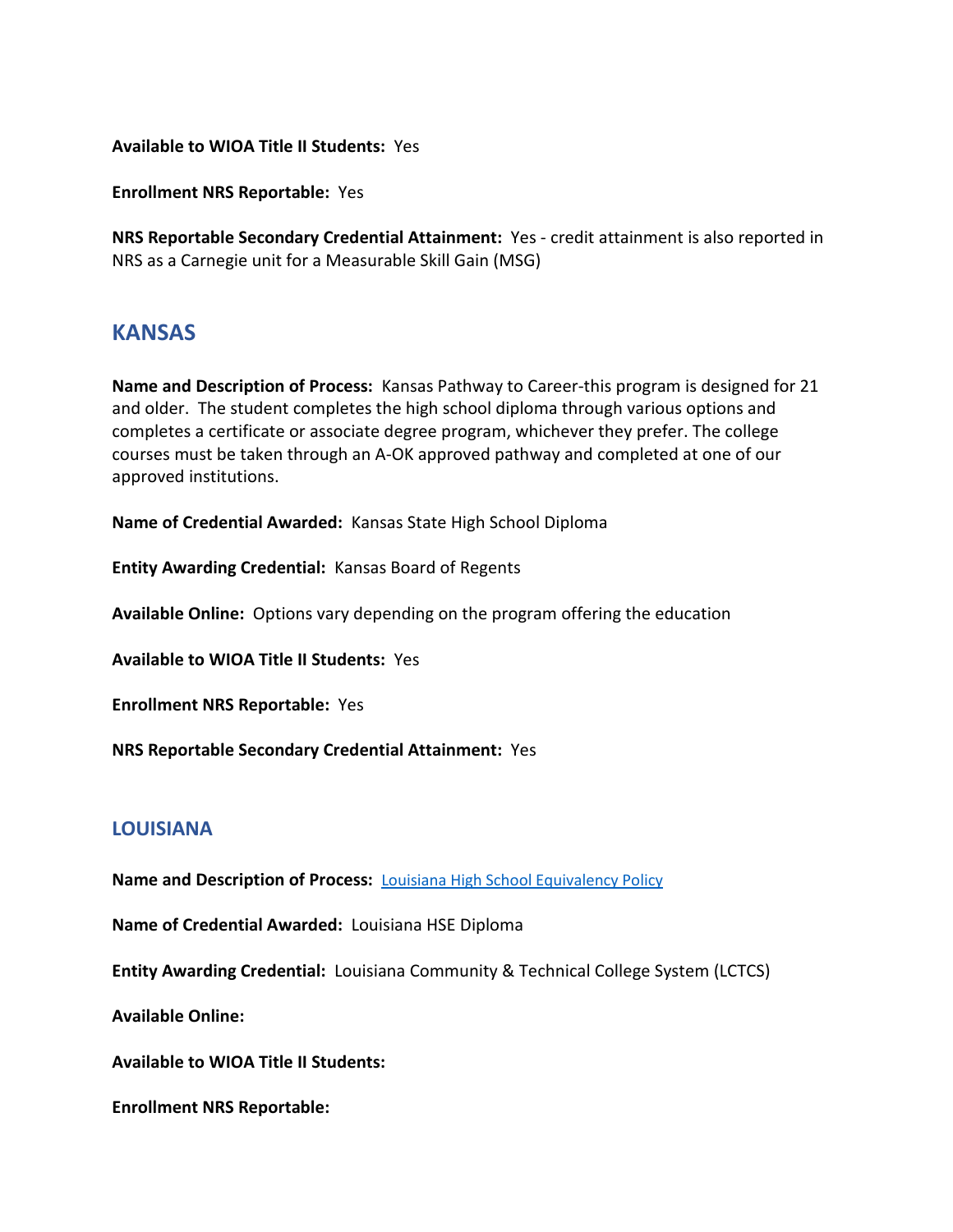**NRS Reportable Secondary Credential Attainment:**

#### **MAINE**

**Name and Description of Process:** High School Diploma **Name of Credential Awarded:** 'School District Name' High School Diploma **Entity Awarding Credential:** Local school district **Available Online:** Yes, if subject matter needed is available online from the adult education program **Available to WIOA Title II Students:** Yes **Enrollment NRS Reportable:** Yes **NRS Reportable Secondary Credential Attainment:** Yes

### **MARYLAND**

**Name and Description of Process:** Adult High School Program

**Name of Credential Awarded:** Maryland HS Diploma

**Entity Awarding Credential:** Adult HS Operator

**Available Online:** Yes

**Available to WIOA Title II Students:** No

**Enrollment NRS Reportable:** No

**NRS Reportable Secondary Credential Attainment:** No

### **MINNESOTA**

**Name and Description of Process:** Standard Adult High School Diploma - A high school diploma is issued to adults that participate in an adult education program that has been approved to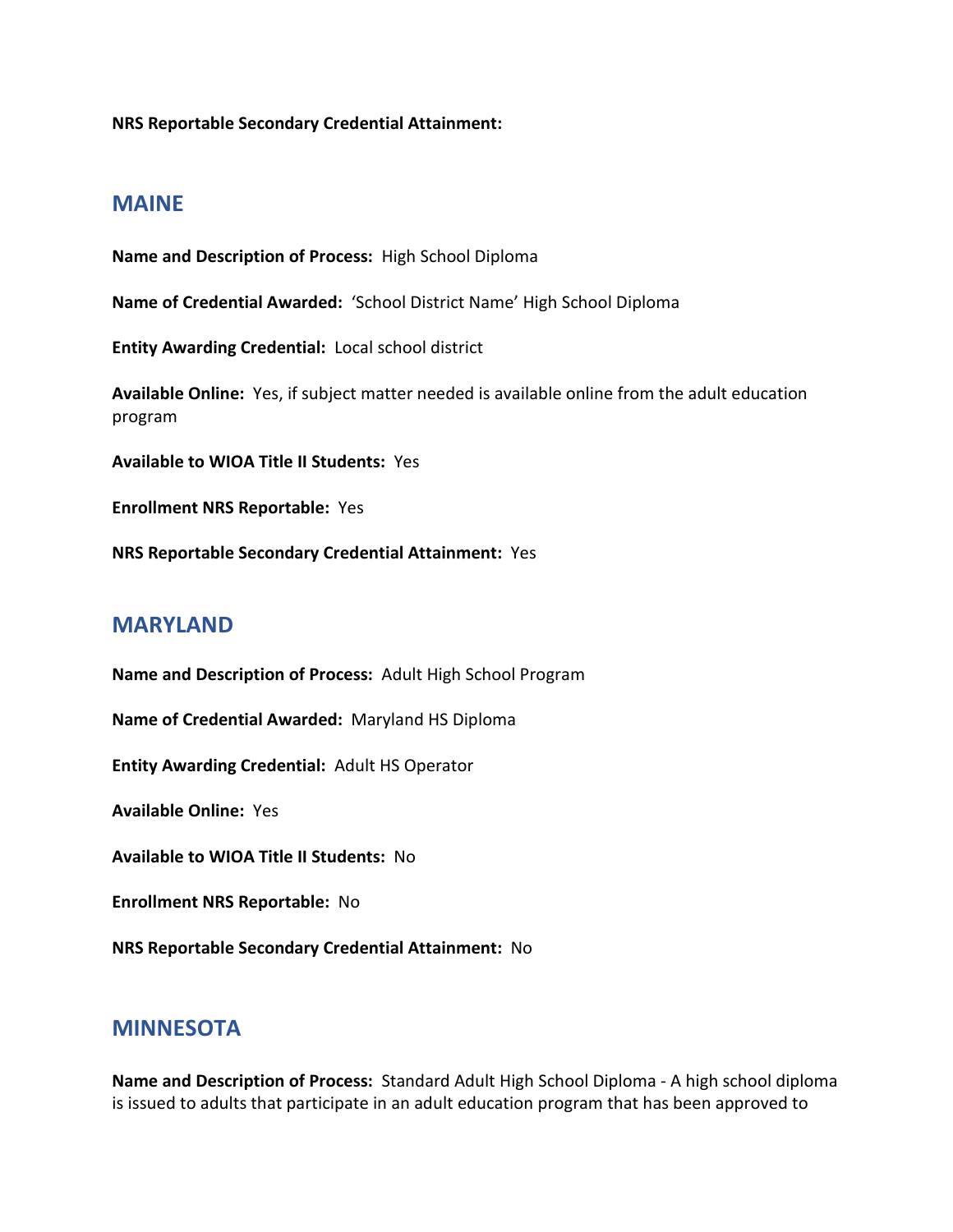offer this diploma option. This high school diploma is a mixed competency-based diploma that allows students to earn their credential with a portfolio. Competencies can be earned through a combination of high school and postsecondary credits, standardized assessments, adult education instruction, and other project-based or experiential learning.

**Name of Credential Awarded:** Minnesota Standard Adult High School Diploma

**Entity Awarding Credential:** Minnesota Department of Education

**Available Online:** Yes, depending on availability with local providers.

**Available to WIOA Title II Students:** Yes, this option is ONLY available to students enrolled in approved WIOA Title II programs.

**Enrollment NRS Reportable:** Yes

**NRS Reportable Secondary Credential Attainment:** Yes

### **MISSISSIPPI**

**Name and Description of Process:** The MS Competency-Based High School Equivalency Diploma Option is an alternate HSED embedded with both academic standards and industry recognized credentials for students enrolled in the Mississippi Integrated Basic Education and Skills Training (MIBEST) or an Integrated Education and Training Pathway. Instruction is designed to recognize the academic learning that occurs within the training programs. Essentially, the academic learning occurs through authentic, real-world problems and projects completed within the industry credential training. Mastery of content and competencies, as well as use of existing assessments for pre- and post-testing, such as TABE (Test of Adult Basic Education) and ACT WorkKeys® is the form of assessment used in lieu of the GED, HiSET, or TASC norm testing. Completion requirements include enrollment in adult education, minimum TABE Reading score of 563 and Math score of 577, enroll and complete a minimum of 12 hours of instruction in adult education, earn 15 college credit hours earned in a MIBEST program or designated IET, earn a MS Smart Start Credential, earn a Silver National Career Readiness Certificate, and earn an industry-recognized credential.

Website: [https://skillupmississippi.com/learners/get-your-diploma/#competency-based-hse.](https://skillupmississippi.com/learners/get-your-diploma/#competency-based-hse)

**Name of Credential Awarded:** Mississippi HSE Diploma **Entity Awarding Credential:** Mississippi Community college Board

**Available Online:** No

**Available to WIOA Title II Students:** Yes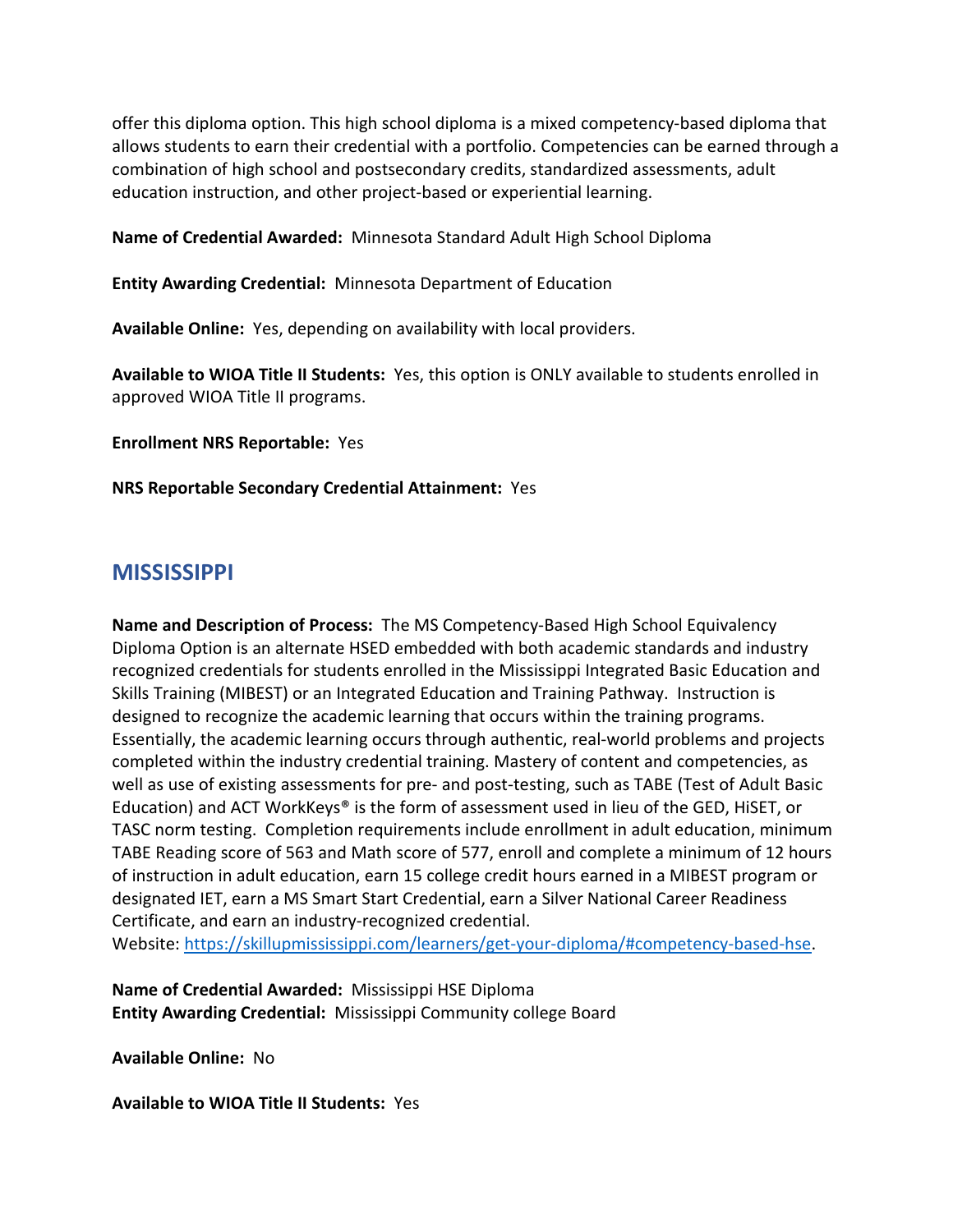**Enrollment NRS Reportable:** Yes

**NRS Reportable Secondary Credential Attainment:** Yes

#### **NEVADA**

**Name and Description of Process:** Adult High School Diploma. A waiver of credits based on GED or HiSet scores.

**Name of Credential Awarded:** Adult Standard High School Diploma

**Entity Awarding Credential:** Local school district

**Available Online:** Yes, through some school districts

**Available to WIOA Title II Students:** Yes, students can enroll in both AEFLA and the adult diploma program

**Enrollment NRS Reportable:** Yes

**NRS Reportable Secondary Credential Attainment:** Yes

#### **NEW HAMPSHIRE**

**Name and Description of Process:** Adult Diploma Program

**Name of Credential Awarded:** Adult HS Diploma

**Entity Awarding Credential:** Local school district

**Available Online:** Credit courses are offered online, but no program is 100% online

**Available to WIOA Title II Students:** Yes

**Enrollment NRS Reportable:** Yes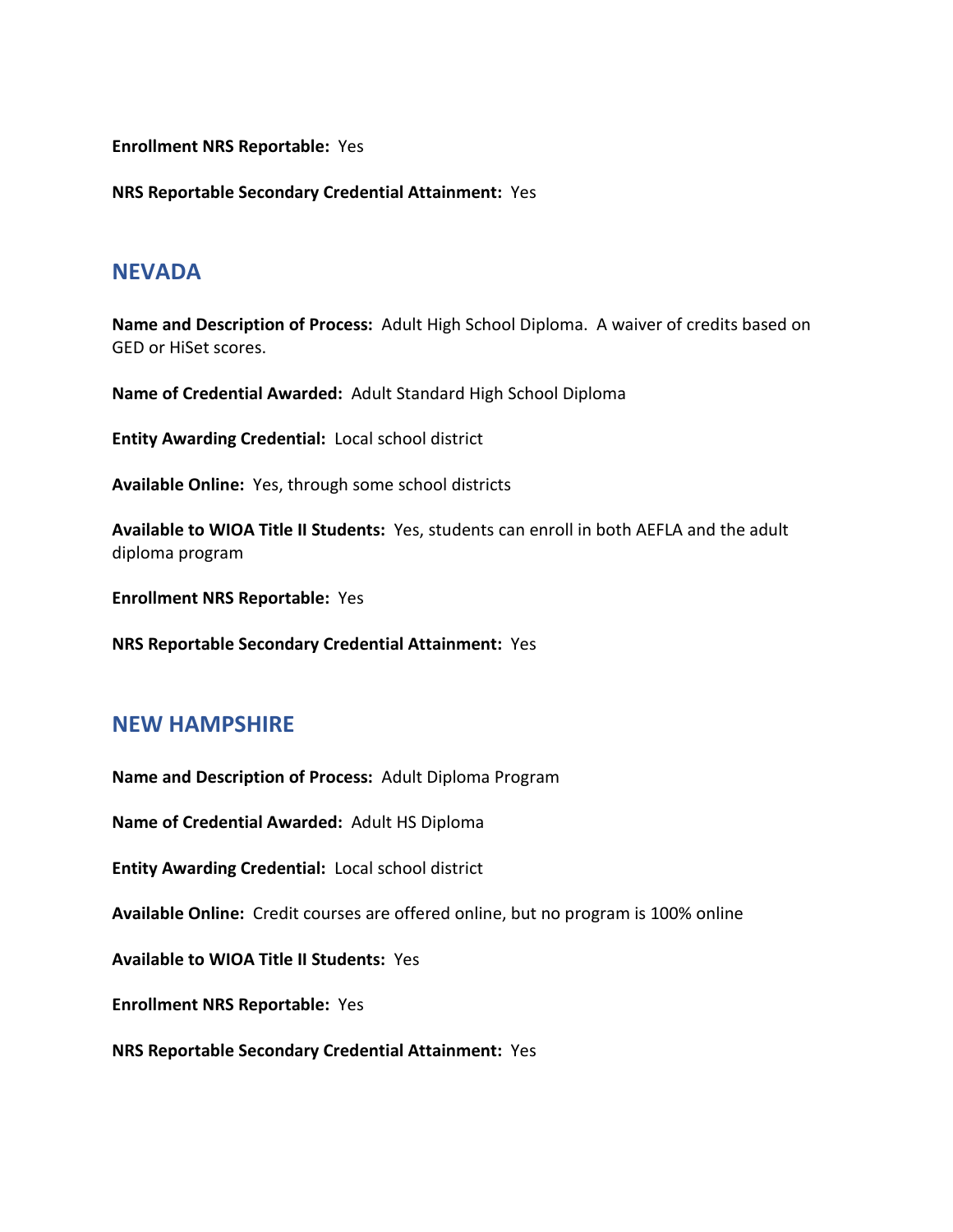# **NORTH CAROLINA**

**Name and Description of Process:** Multiple Pathways to High School Equivalency (MPHSE) Diploma Program

**Name of Credential Awarded:** NC HSE Diploma

**Entity Awarding Credential:** North Carolina State Board of Community Colleges

**Available Online:** No

**Available to WIOA Title II Students:** Yes

**Enrollment NRS Reportable:** Yes

**NRS Reportable Secondary Credential Attainment:** Yes

### **OHIO**

**Name and Description of Process:** (Option 1) Ohio Adult Diploma Program - The Adult Diploma Program provides job training and an alternate pathway for adults, ages 20 or older, to earn an industry-recognized credential aligned to one of Ohio's in-demand jobs. Credentials are awarded after passing the WorkKeys, completing course requirements, and meeting assessment benchmarks; students are also awarded a state-issued high school diploma. Best for adults seeking to enter in-demand job fields such as STNA, EMT, Pharmacy Technician, Phlebotomy, CDL, IT support services.

**Name of Credential Awarded:** Ohio high school diploma and the industry-recognized credential **Entity Awarding Credential:** State Board of Education

#### **Available Online:** No

**Available to WIOA Title II Students:** Yes, students often complete their WorkKeys prep in a Title II program and then transition to the ADP program once they have raised their scores to a 14 and meet eligibility requirements.

**Enrollment NRS Reportable:** Yes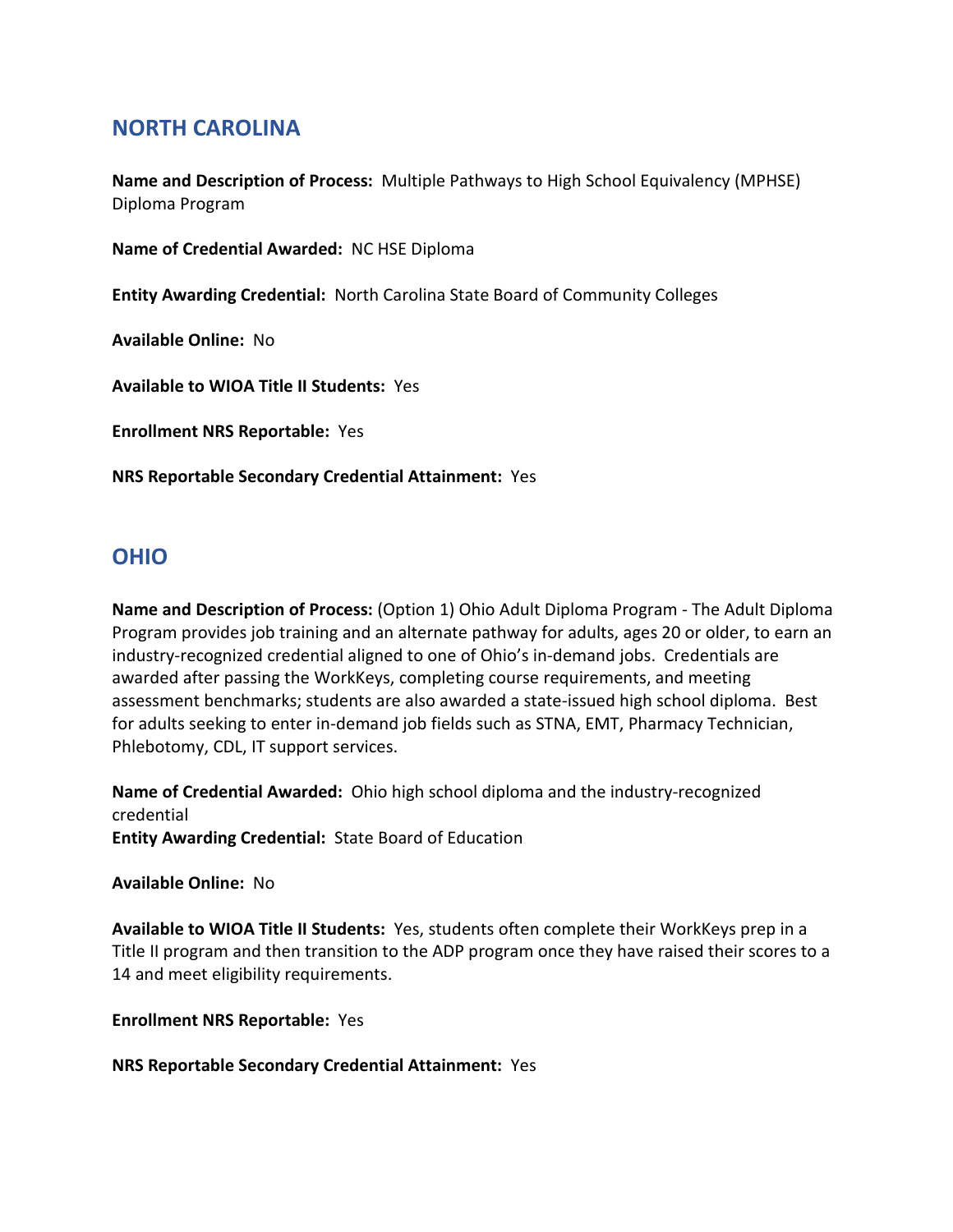**Name and Description of Process:** (Option 2) 22+ Adult High School Diploma Program - The program is free to adults who are at least 22 years old, live in Ohio and do not have a diploma or HSE. Counselors work with adult learners to develop individual plans to identify the courses and assessments needed to graduate and earn a diploma. Providers try their best to schedule instructional dates and times to meet the needs of adult learners. Best for adults who want to earn a High School Diploma, and students may pursue any career field (not just in-demand jobs).

**Name of Credential Awarded:** Locally issued High School Diploma

**Entity Awarding Credential:** Locally issued High School Diploma

**Available Online:** Potentially if local providers utilize an online delivery option.

**Available to WIOA Title II Students:** Title II-eligible students might select this option, but it is not a common referral piece. Students would not be receiving Title II services once they enroll in this program

#### **Enrollment NRS Reportable:** No

**NRS Reportable Secondary Credential Attainment:** If a student started with Title II services and transitioned to this program, upon complete of their high school diploma, it would potentially be reporting in NRS data if the program is able to verify completion.

# **OKLAHOMA**

**Name and Description of Process:** 30 College Credit Hours

**Name of Credential Awarded:** Oklahoma High School Equivalency

**Entity Awarding Credential:** State Department of Education

**Available Online:** Yes

**Available to WIOA Title II Students:** No

**Enrollment NRS Reportable:** No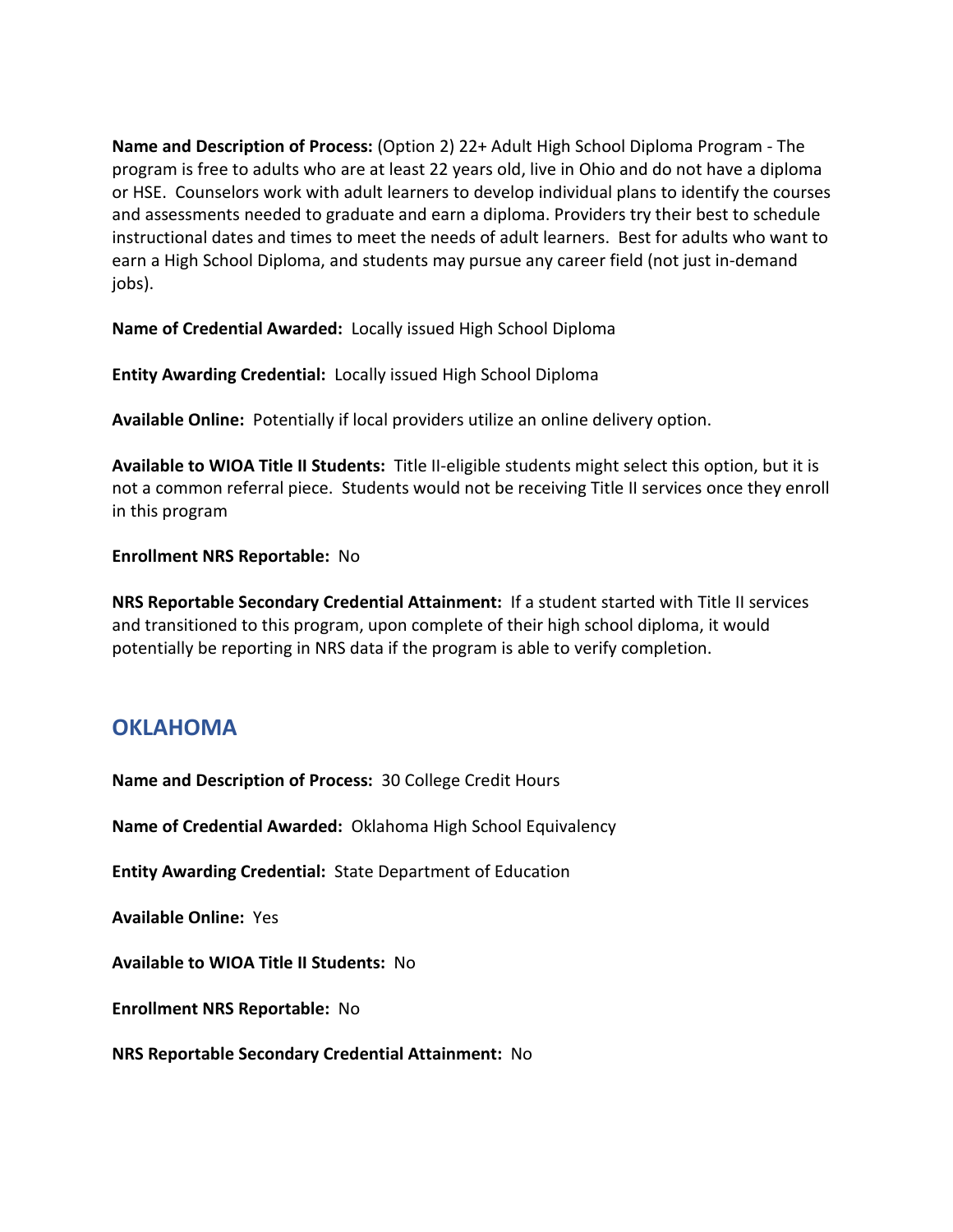# **OREGON**

**Name and Description of Process:** Oregon's Adult High School Diploma Program. Participating community colleges provide instruction and work with local school districts to award students Oregon High School Diplomas.

**Name of Credential Awarded:** Standard HS Diploma

**Entity Awarding Credential:** Local school district

**Available Online:** Yes, for some courses at some colleges.

**Available to WIOA Title II Students:** Yes

**Enrollment NRS Reportable:** Yes

**NRS Reportable Secondary Credential Attainment:** Yes

### **PENNSYLVANIA**

**Name and Description of Process:** The 30 College Credit Option is a practical alternative for individuals who are living in Pennsylvania, do not have a high school diploma from a United States school, and have accumulated a minimum of at least 30 semester hours of study at an accredited institution(s) of postsecondary education located in the United States. The Commonwealth Secondary School Diploma (CSSD) may be issued to an applicant who: Is a resident of Pennsylvania; Is at least 18 years of age; Does not possess a secondary school diploma from the United States; Is not in a public, licensed private, registered accredited or licensed nonpublic secondary school; And presents evidence of satisfactory completion of a minimum of 30 semester hours of study (in postsecondary level courses) at a U.S. accredited institution of postsecondary education. [https://www.education.pa.gov/Postsecondary-](https://www.education.pa.gov/Postsecondary-Adult/GED%20and%20Commonwealth%20Secondary%20School%20Diploma/Pages/30-College-Credit-Option.aspx)[Adult/GED%20and%20Commonwealth%20Secondary%20School%20Diploma/Pages/30-](https://www.education.pa.gov/Postsecondary-Adult/GED%20and%20Commonwealth%20Secondary%20School%20Diploma/Pages/30-College-Credit-Option.aspx) [College-Credit-Option.aspx](https://www.education.pa.gov/Postsecondary-Adult/GED%20and%20Commonwealth%20Secondary%20School%20Diploma/Pages/30-College-Credit-Option.aspx) 

**Name of Credential Awarded:** Commonwealth Secondary School Diploma (CSSD)

**Entity Awarding Credential:** Pennsylvania Department of Education

**Available Online:** The individual earns the college credits at an accredited institution(s) of postsecondary education in the U.S.; thus, options depend on the institutions.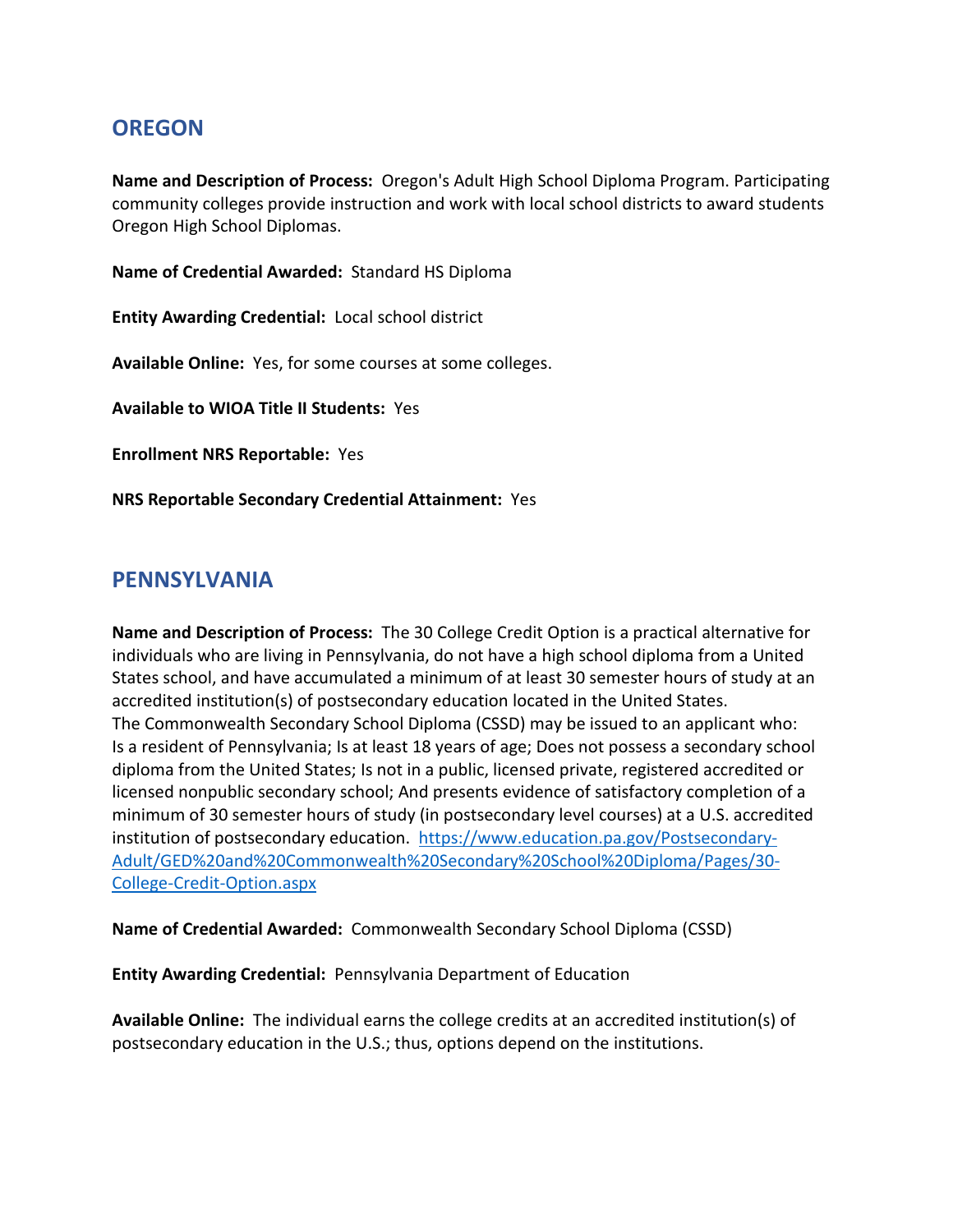**Available to WIOA Title II Students:** Yes, technically. Given the amount of time and resources it takes to earn 30 semester hours of postsecondary credits (basically completing freshman year), it is not a feasible option.

**Enrollment NRS Reportable:** No

**NRS Reportable Secondary Credential Attainment:** Yes, in the highly unlikely case that an individual was awarded the CSSD based on this option within the NRS reporting period after exit.

# **SOUTH CAROLINA**

**Name and Description of Process:** High School Diploma earned by students who complete the required 24 units

**Name of Credential Awarded:** Traditional High School Diploma

**Entity Awarding Credential:** Local school district

**Available Online:** Yes

**Available to WIOA Title II Students:** Yes

**Enrollment NRS Reportable:** Yes

**NRS Reportable Secondary Credential Attainment:** Yes

# **TENNESSEE**

**Name and Description of Process:** To Be Determined (TBD)

**Name of Credential Awarded:** TN HSE Diploma

**Entity Awarding Credential:** TN Department of Labor & Workforce Development

**Available Online:** TBD

**Available to WIOA Title II Students:** Yes

**Enrollment NRS Reportable:** Yes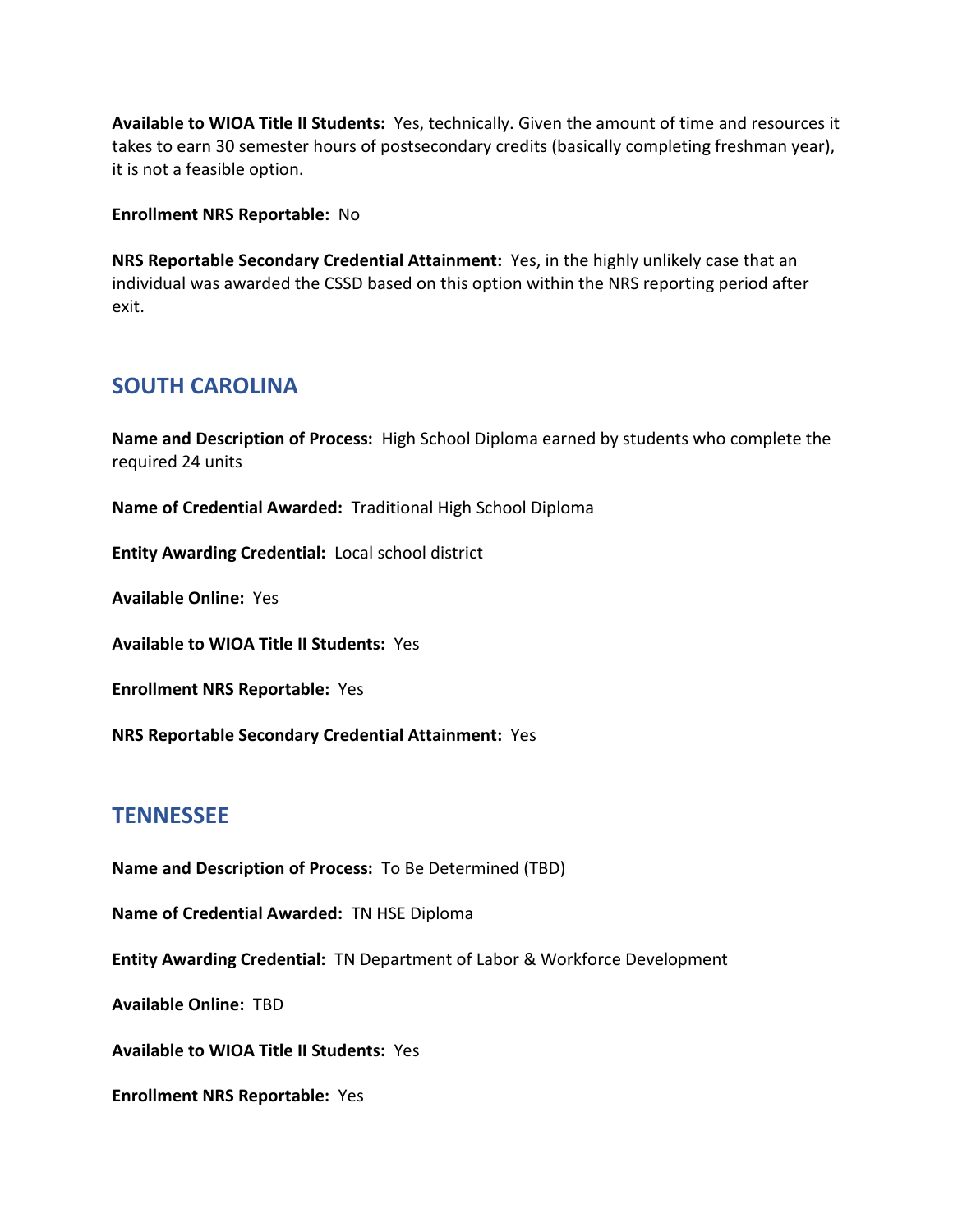**NRS Reportable Secondary Credential Attainment:** Yes

#### **UTAH**

**Name and Description of Process:** Utah Credit based high school diploma - 24 credit diploma based on the minimum state requirements for a high school diploma. There is no age limit (maximum) for this diploma - anyone 16 and over who is withdrawn from K-12 is eligible for the diploma.

**Name of Credential Awarded:** Utah High School Diploma

**Entity Awarding Credential:** Utah accredited adult education programs

**Available Online:** Yes

**Available to WIOA Title II Students:** Yes

**Enrollment NRS Reportable:** Yes

**NRS Reportable Secondary Credential Attainment:** Yes

#### **VERMONT**

**Name and Description of Process:** High School Completion Program (HSCP). Students work with the local adult education provider, a partnering public or approved independent high school to develop a personalized learning plan that leads to graduation. See 16 V.S.A. § 943: <https://legislature.vermont.gov/statutes/section/16/023/00943>

**Name of Credential Awarded:** High School Diploma

**Entity Awarding Credential:** High school in a Vermont district, usually where the student resides.

**Available Online:** Some courses, dependent on what is specified in the personalized learning plan developed by the student, high school, and local adult education provider.

**Available to WIOA Title II Students:** Yes, if they do not already have a high school diploma, domestic or foreign.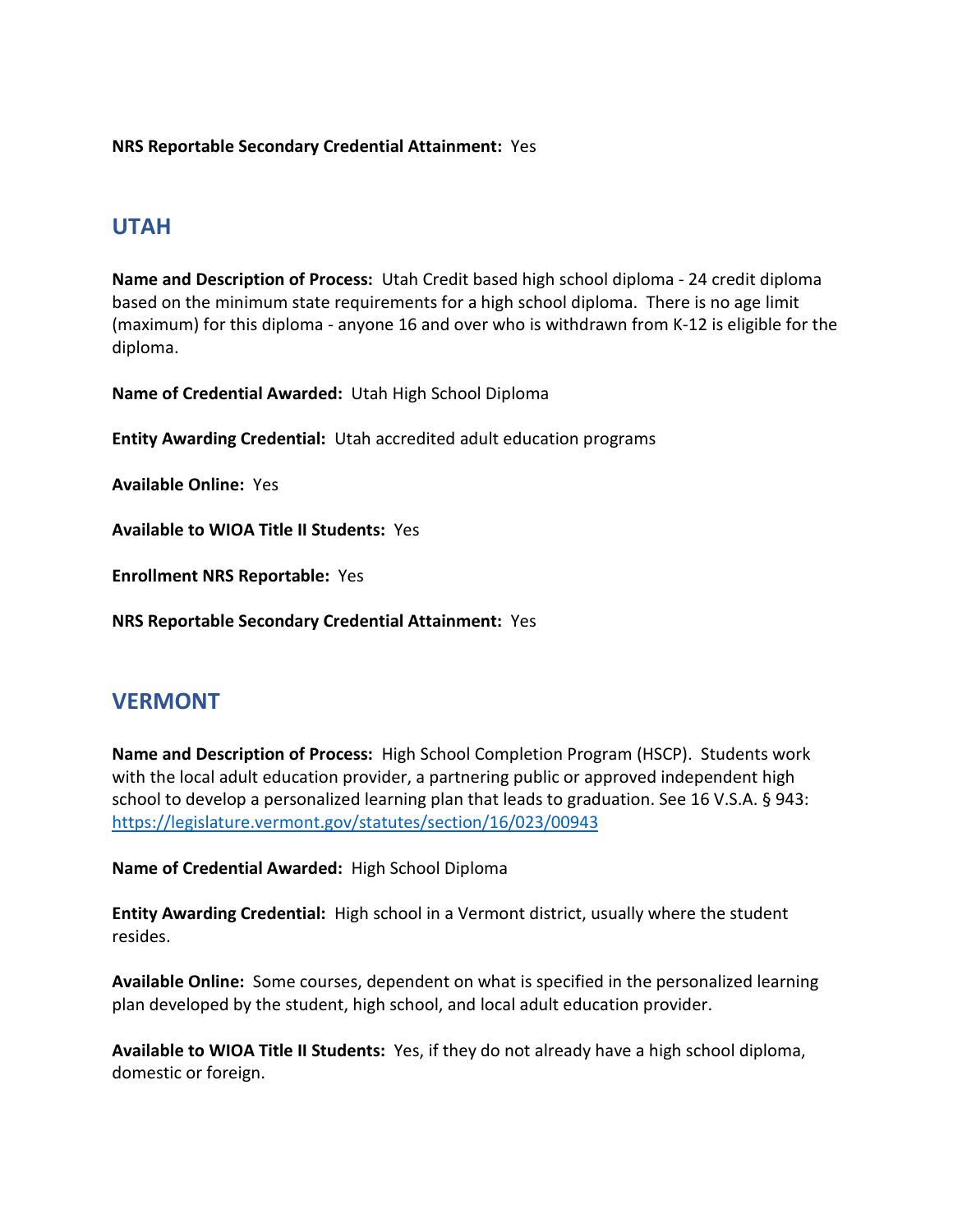#### **Enrollment NRS Reportable:** Yes

**NRS Reportable Secondary Credential Attainment:** Yes, if the student has demonstrated a minimum of NRS 5 skills in reading, writing, and math on the TABE 11/12 at the time the diploma is issued.

#### **VIRGINIA**

**Name and Description of Process:** (Option 1) Standard or Advanced Studies High School Diploma. Adult students who are enrolled in an Adult High School Program and complete all requirements of the diploma regulated by the Board of Education (Board) in effect at the time they will graduate will be awarded a diploma as provided in 8VAC 20-131- 50.

**Name of Credential Awarded:** HS Diploma

**Entity Awarding Credential:** Local school division

**Available Online:** Some coursework

**Available to WIOA Title II Students:** Yes

**Enrollment NRS Reportable:** Yes

**NRS Reportable Secondary Credential Attainment:** Yes

**Name and Description of Process:** (Option 2) Adult High School Diploma. Adult students who are enrolled in an Adult High School Program and complete the course credit requirements in effect for any Board recognized diploma, except for health and physical education course requirements, at the time they first entered the ninth grade, will be awarded an adult high school diploma. The requirement for specific assessments may be waived if the assessments are no longer administered to students in Virginia public schools.

#### **Name of Credential Awarded:** Adult HS Diploma

**Entity Awarding Credential:** Local school division

**Available Online:** Some coursework

**Available to WIOA Title II Students:** Yes

**Enrollment NRS Reportable:** Yes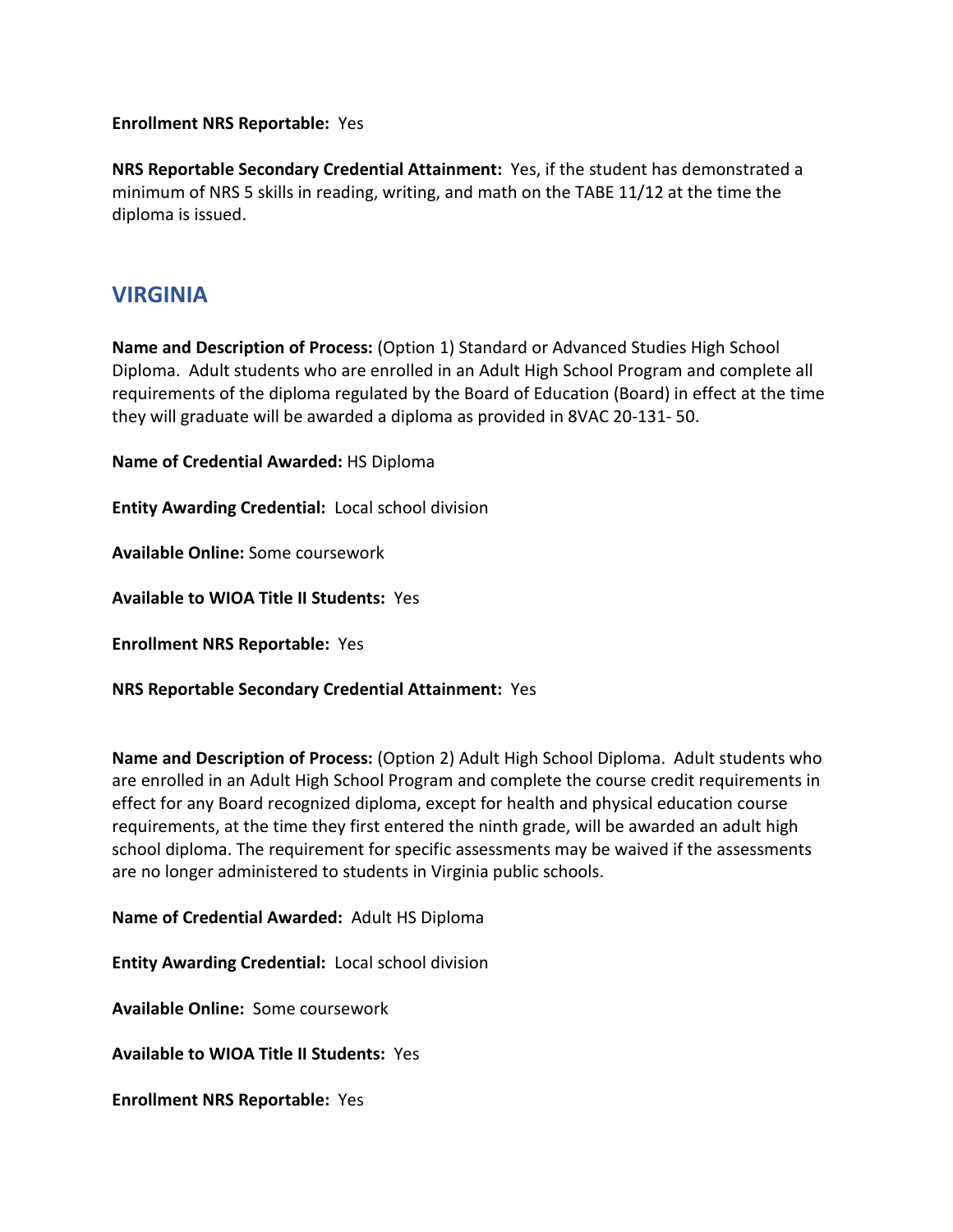#### **NRS Reportable Secondary Credential Attainment:** Yes

**Name and Description of Process:** (Option 3) General Achievement Adult High School (GAAHSD). 1. Earn 20 credits: Four in English; three in math; two in science; two in history and social sciences; nine electives, with at least two sequential in an area of concentration or specialization. These courses shall include content that incorporates or exceeds the content of courses approved by the Board to satisfy any of the Board-recognized diplomas. 2. Achieve a passing score on a high school equivalency (HSE) examination approved by the Board; currently, the only approved HSE examination in Virginia is the GED® test. 3. Successfully complete an education or training program designated by the Board; earn a Board-approved career and technical education credential such as the successful completion of an industry certification (e.g., National Career Readiness Certificate), a state licensure examination, a national occupational competency assessment, or the Virginia Workplace Readiness Skills Assessment.

**Name of Credential Awarded:** General Achievement Adult High School Diploma

**Entity Awarding Credential:** Local school division

**Available Online:** Some coursework

**Available to WIOA Title II Students:** Yes

**Enrollment NRS Reportable:** Yes

**NRS Reportable Secondary Credential Attainment:** Yes

### **WASHINGTON**

**Name and Description of Process:** HS+ aligns with the College and Career Readiness Standards and includes competency-based assessments that target gaps in academic learning and work readiness.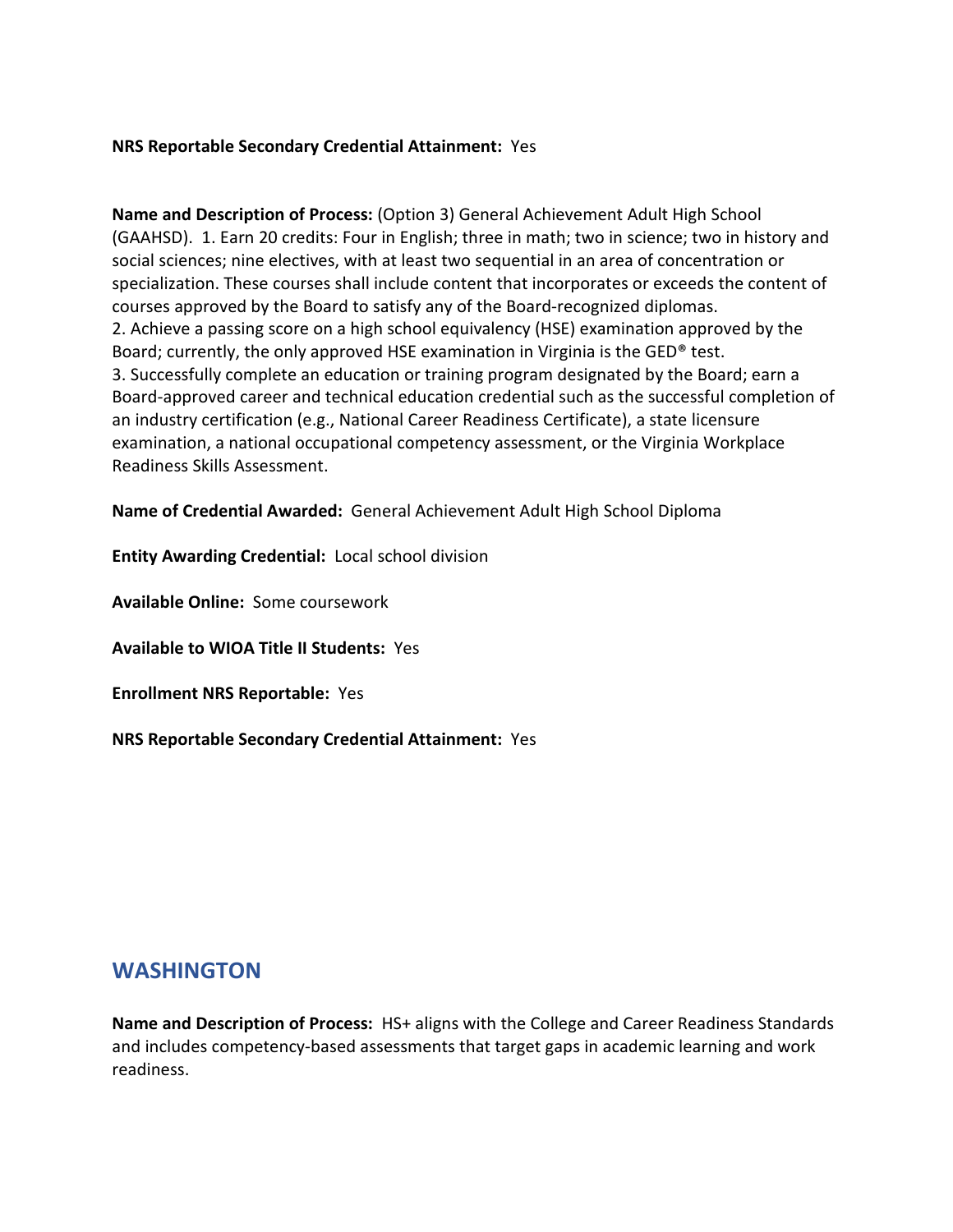Mastery of competency is awarded for high school and college transcripts, prior learning portfolios, and knowledge gained from work, life, and military experience.

Advisors and Navigators work with students to create a customized action plan to address the needed competencies as identified in the appraisal process.

High school diplomas are awarded to adults 18 years old and older who demonstrate competency in reading, writing, and math in the context of science, history, government, art, health, occupational studies, and digital literacy. Students between the ages of 18 and 21 years old must also meet non-credit requirements that include a high school and beyond plan, state testing, or graduation pathway options.

**Name of Credential Awarded:** High School Diploma

**Entity Awarding Credential:** The college, through its state-recognized authority as a high school district.

**Available Online:** Yes

**Available to WIOA Title II Students:** Yes

**Enrollment NRS Reportable:** Yes

**NRS Reportable Secondary Credential Attainment:** Yes

### **WISCONSIN**

**Name and Description of Process:** (5 Options) – **1)** Student must pass the GED tests plus demonstrate competency in health, civics, employability skills and career awareness. **2)** Based on attainment of secondary and postsecondary credits. Earn high school credits by completing technical college classes. In some cases, home study or work experience can count for credit. **3)** Based on Postsecondary Degree Dual Credit. A High School Equivalency Diploma is earned based on completion of 24 post-secondary semester credits, including credit in each subject area not completed in high school. **4)** Based on Foreign Diploma Equivalence. If the student has a foreign diploma, it can be translated to show if it is equivalent to a Wisconsin high school diploma. **5)** Based on Competency-Based HSE Diploma. Students demonstrate specified competencies in academic areas: math, science, social studies, reading, writing, health, civics and employability skills.

**Name of Credential Awarded:** Wisconsin HSE Diploma

**Entity Awarding Credential:** Department of Public Instruction (State Superintendent)

**Available Online:** Varies by instructional program